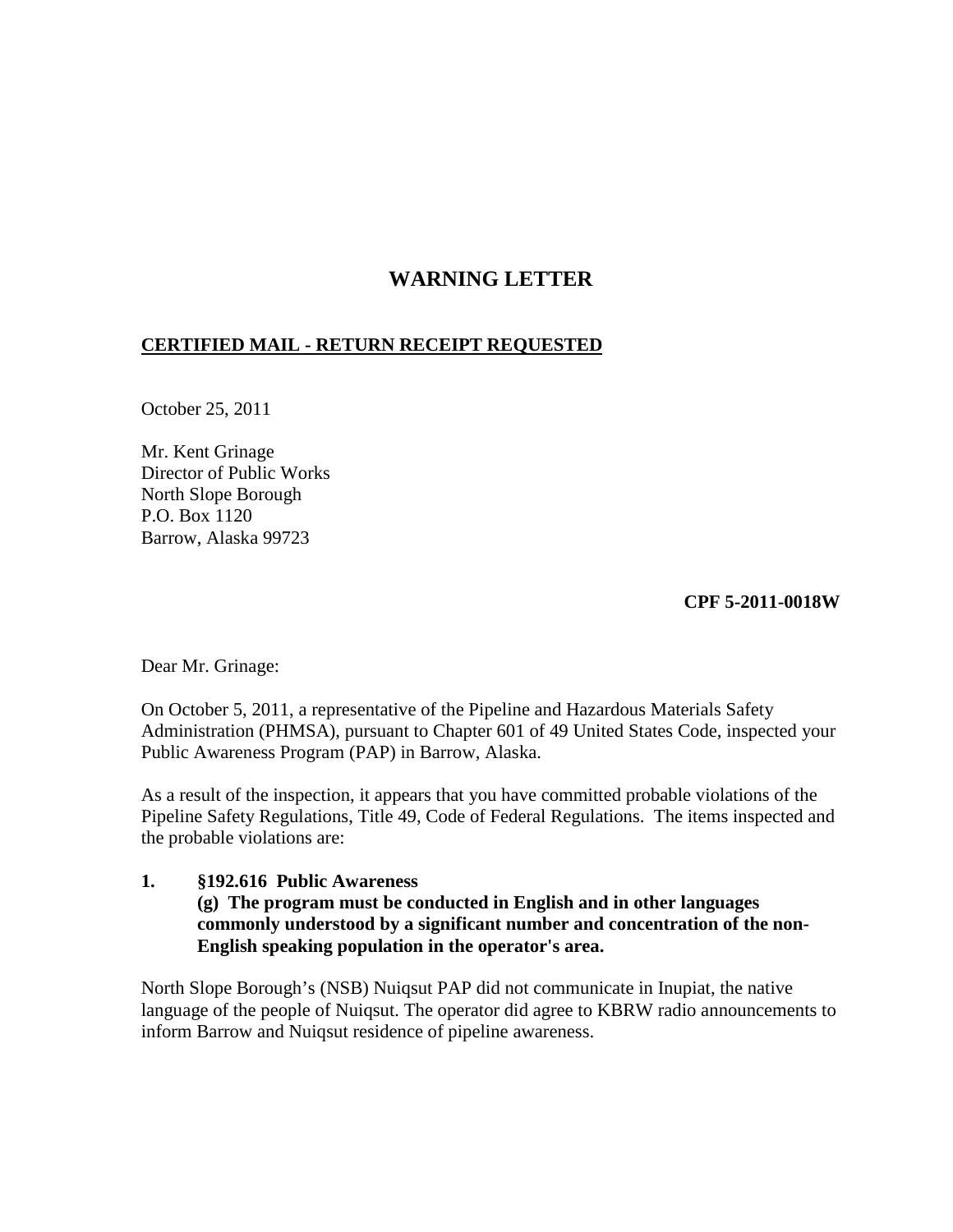#### **2. §192.616 Public Awareness**

## **(d) The operator's program must specifically include provisions to educate the public, appropriate government organizations, and persons engaged in excavation related activities on:**

The operator had not sent out information in the past as required, but they did indicate that both Barrow Transmission and Nuiqsut would send out information and conduct meetings to meet this requirement before the end of 2011.

## **3. §192.616 Public Awareness (e) The program must include activities to advise affected municipalities, school districts, businesses, and residents of pipeline facility locations.**

The operator agrees to meet with schools and churches along the right of way in Barrow and Nuiqsut in 2011.

- **4. §192.616 Public Awareness**
	- **(c) The operator must follow the general program recommendations, including baseline and supplemental requirements of API RP 1162, unless the operator provides justification in its program or procedural manual as to why compliance with all or certain provisions of the recommended practice is not practicable and not necessary for safety.**
	- a) The operator did not send out information at the frequency required by API 1162 tables 2.1-2.2 in the past, but relied on Barrow Utilities and Electric Cooperative Inc. Distribution's mailings to inform the stakeholders. The operator will complete their first delivery before the end of 2011 for both Barrow and Nuiqsut.
	- b) The operator meets with emergency response officials annually, but has not documented these meetings. The operator indicated that they would meet with emergency response officials before the end of the year and document that meeting.
	- c) The operator in the past did not complete annual audits. The operator will conduct and document the 2011 annual audit.

Under 49 United States Code, § 60122, you are subject to a civil penalty not to exceed \$100,000 for each violation for each day the violation persists up to a maximum of \$1,000,000 for any related series of violations. We have reviewed the circumstances and supporting documents involved in this case, and have decided not to conduct additional enforcement action or penalty assessment proceedings at this time. We advise you to correct the items identified in this letter. Failure to do so will result in the North Slope Borough being subject to additional enforcement action.